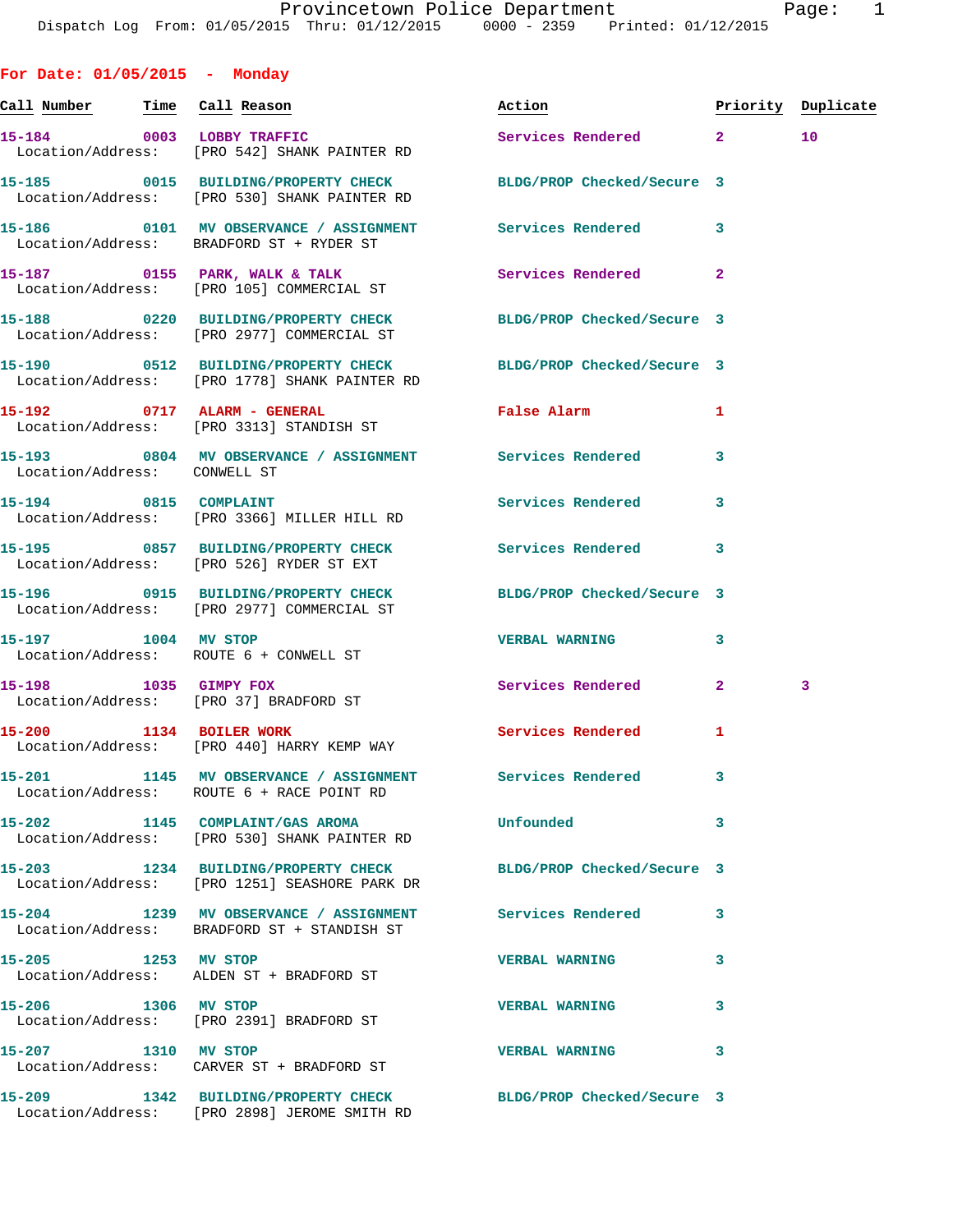**15-210 1405 MV OBSERVANCE / ASSIGNMENT Services Rendered 3**  Location/Address: SHANK PAINTER RD

**15-211 1406 LANDLORD/TENANT Services Rendered 2**  Location/Address: [PRO 549] STANDISH ST

**15-212 1529 KEEP THE PEACE SPOKEN TO 2**  Location/Address: [PRO 1276] RACE POINT RD

**15-213 1602 KEEP THE PEACE Services Rendered 2**  Location/Address: [PRO 1276] RACE POINT RD

**15-214 1625 ASSIST CITIZEN Services Rendered 3**  Location/Address: [PRO 3670] SHANK PAINTER RD

**15-215 1655 ANIMAL CALL-RACCOON Services Rendered 2**  Location/Address: COMMERCIAL ST

**15-216 1732 BUILDING/PROPERTY CHECK BLDG/PROP Checked/Secure 3**  Location/Address: [PRO 3259] MACMILLAN WHARF

**15-217 1849 BUILDING/PROPERTY CHECK BLDG/PROP Checked/Secure 3**  Location/Address: [PRO 3287] ROUTE 6

**15-218 1911 ALARM - GENERAL False Alarm Weather (No 1**  Location/Address: [PRO 3313] STANDISH ST

**15-219 1949 911 GENERAL SPOKEN TO 1**  Location/Address: OAK DR

**15-220 2051 BUILDING/PROPERTY CHECK BLDG/PROP Checked/Secure 3**  Location/Address: [PRO 182] COMMERCIAL ST

**15-221 2056 BUILDING/PROPERTY CHECK BLDG/PROP Checked/Secure 3**  Location/Address: [PRO 444] HIGH POLE HILL

**15-222 2113 ANIMAL CALL/COMPLAINT Services Rendered 2**  Location/Address: COMMERCIAL ST

**For Date: 01/06/2015 - Tuesday**

|                         | 15-223 0110 BUILDING/PROPERTY CHECK BLDG/PROP Checked/Secure 3<br>Location/Address: [PRO 530] SHANK PAINTER RD |                            |                |    |
|-------------------------|----------------------------------------------------------------------------------------------------------------|----------------------------|----------------|----|
|                         | 15-225 0139 LOBBY TRAFFIC<br>Location/Address: [PRO 542] SHANK PAINTER RD                                      | Services Rendered 2        |                | 20 |
| 15-226 0141 LOST WALLET | Location/Address: [PRO 542] SHANK PAINTER RD                                                                   | <b>Services Rendered</b> 3 |                |    |
|                         | 15-227 0145 BUILDING/PROPERTY CHECK BLDG/PROP Checked/Secure 3<br>Location/Address: [PRO 3727] COMMERCIAL ST   |                            |                |    |
|                         | 15-229 0148 PARK, WALK & TALK Services Rendered<br>Location/Address: [PRO 105] COMMERCIAL ST                   |                            | $\overline{2}$ |    |
|                         | 15-228 0152 BUILDING/PROPERTY CHECK BLDG/PROP Checked/Secure 3<br>Location/Address: [PRO 175] COMMERCIAL ST    |                            |                |    |
|                         | 15-230 0518 BUILDING/PROPERTY CHECK BLDG/PROP Checked/Secure 3<br>Location/Address: [PRO 545] SHANK PAINTER RD |                            |                |    |
|                         | 15-231 0626 BUILDING/PROPERTY CHECK BLDG/PROP Checked/Secure 3<br>Location/Address: [PRO 3256] COMMERCIAL ST   |                            |                |    |
|                         | 15-232 0747 BUILDING/PROPERTY CHECK BLDG/PROP Checked/Secure 3<br>Location/Address: [PRO 447] JEROME SMITH RD  |                            |                |    |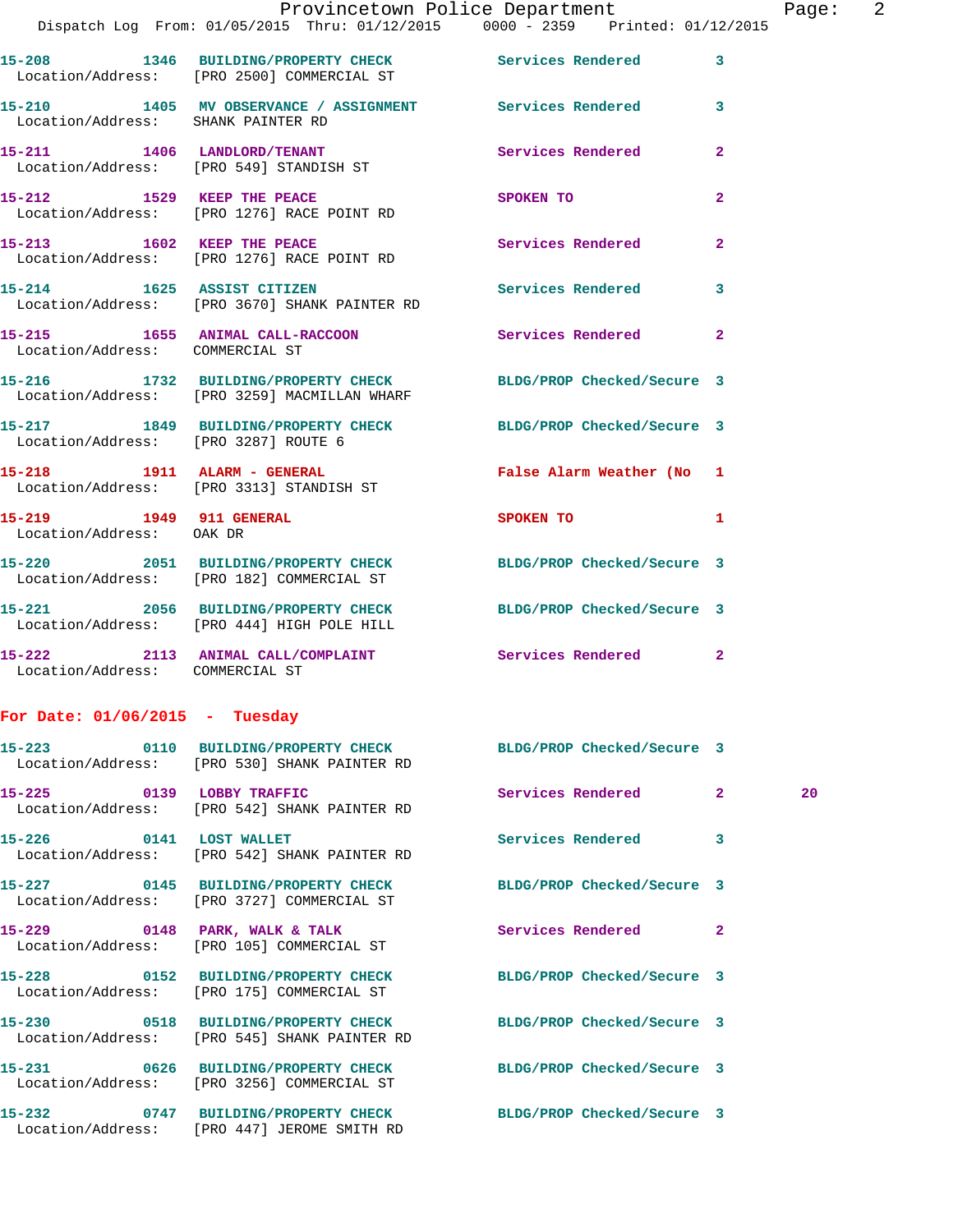## Provincetown Police Department Page: 3

|                      | 15-233 0750 BUILDING/PROPERTY CHECK Services Rendered<br>Location/Address: [PRO 3430] COMMERCIAL ST     |                            | 3              |
|----------------------|---------------------------------------------------------------------------------------------------------|----------------------------|----------------|
|                      | 15-234 0805 MV OBSERVANCE / ASSIGNMENT Services Rendered<br>Location/Address: BRADFORD ST + STANDISH ST |                            | $\mathbf{3}$   |
|                      | 15-235 0814 PARK, WALK & TALK<br>Location/Address: [PRO 489] MAYFLOWER AVE                              | Services Rendered          | $\overline{a}$ |
|                      | 15-236 0903 SUSPICIOUS ACTIVITY<br>Location/Address: [PRO 2818] CONWELL ST                              | <b>Services Rendered</b>   | $\mathbf{2}$   |
|                      | 15-237 0906 GIMPY FOX<br>Location/Address: [PRO 2739] COMMERCIAL ST                                     | Services Rendered          | $\overline{2}$ |
|                      | 15-238 1013 MV OBSERVANCE / ASSIGNMENT Services Rendered<br>Location/Address: BRADFORD ST + HOWLAND ST  |                            | 3              |
|                      | 15-239 1027 ALARM - FIRE<br>Location/Address: [PRO 112] COMMERCIAL ST                                   | Services Rendered          | $\blacksquare$ |
|                      | 15-240 1045 BUILDING/PROPERTY CHECK<br>Location/Address: [PRO 2206] COMMERCIAL ST                       | BLDG/PROP Checked/Secure 3 |                |
|                      | 15-241 1051 LANDLORD/TENANT<br>Location/Address: [PRO 1276] RACE POINT RD                               | Services Rendered 2        |                |
|                      | 15-242 1108 MV STOP<br>Location/Address: ROUTE 6 + HOWLAND ST                                           | <b>VERBAL WARNING</b>      | 3              |
|                      | 15-243 1142 LANDLORD/TENANT<br>Location/Address: [PRO 2162] COMMERCIAL ST                               | <b>Services Rendered</b>   | $\mathbf{2}$   |
|                      | 15-244 1145 MV STOP<br>Location/Address: CARVER ST + BRADFORD ST                                        | <b>VERBAL WARNING</b>      | 3              |
|                      | 15-245 1210 PROPERTY CHECK REQUEST<br>Location/Address: [PRO 2818] CONWELL ST                           | Services Rendered          | 3              |
|                      | 15-246 1239 MV STOP<br>Location/Address: [PRO 3296] SHANK PAINTER RD<br>Refer To Arrest: 15-3-AR        | Arrest(s) Made             | 3              |
| 15-247 1322 TRESPASS | Location/Address: [PRO 2543] MACMILLAN WHARF                                                            | Services Rendered          |                |
|                      | 15-248 1431 BUILDING/PROPERTY CHECK<br>Location/Address: [PRO 75] CAPTAIN BERTIE RD                     | <b>Services Rendered</b>   | 3              |
|                      | 15-249 1525 LOST IPHONE 5<br>Location/Address: [PRO 542] SHANK PAINTER RD                               | Services Rendered 3        |                |
|                      | 15-250 1534 HARRASSING PHONE CALLS<br>Location/Address: [PRO 221] COMMERCIAL ST                         | SPOKEN TO                  | 3              |
|                      | 15-251 1622 BUILDING/PROPERTY CHECK<br>Location/Address: [PRO 2818] CONWELL ST                          | BLDG/PROP Checked/Secure 3 |                |
|                      | 15-252 1630 KEEP THE PEACE<br>Location/Address: [PRO 414] CONWELL ST                                    | Services Rendered          | $\mathbf{2}$   |
|                      | 15-253 1709 MV OBSERVANCE / ASSIGNMENT Services Rendered<br>Location/Address: ROUTE 6 + SNAIL RD        |                            | 3              |
|                      | 15-254 1716 BUILDING/PROPERTY CHECK<br>Location/Address: [PRO 3259] MACMILLAN WHARF                     | BLDG/PROP Checked/Secure 3 |                |
| 15-255 1726 MV STOP  | Location/Address: [PRO 2479] ROUTE 6                                                                    | No Action Required         | 3              |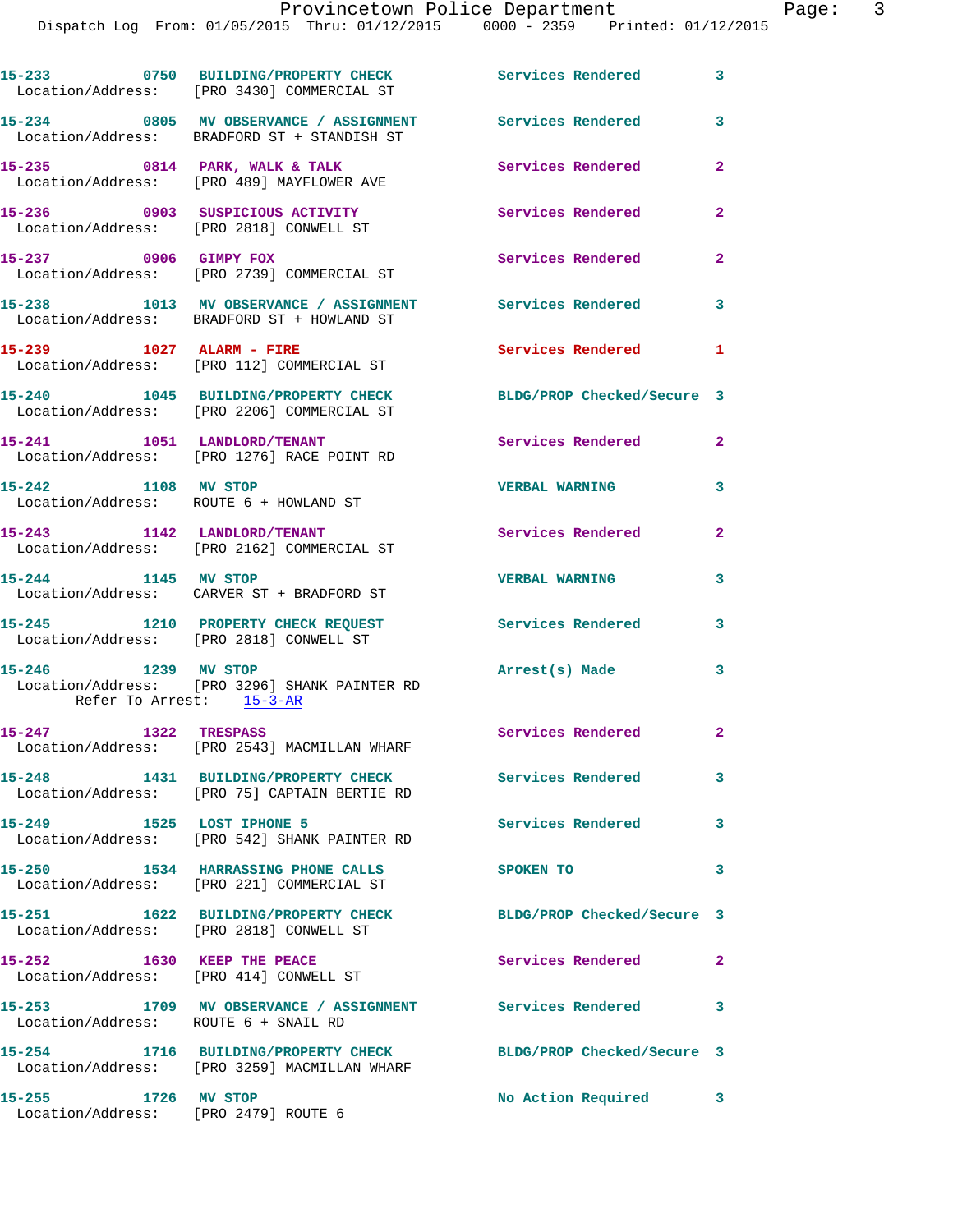|                                                                  | Provincetown Police Department Page: 4<br>Dispatch Log From: 01/05/2015 Thru: 01/12/2015 0000 - 2359 Printed: 01/12/2015 |                            |              |  |
|------------------------------------------------------------------|--------------------------------------------------------------------------------------------------------------------------|----------------------------|--------------|--|
|                                                                  | 15-256 1750 MV VANDALISM<br>Location/Address: [PRO 3443] COMMERCIAL ST                                                   | FOLLOW UP                  | $\mathbf{2}$ |  |
|                                                                  | 15-257 1803 MV OBSERVANCE / ASSIGNMENT No Action Required 3<br>Location/Address: [PRO 94] BRADFORD ST                    |                            |              |  |
|                                                                  | 15-258 1831 BUILDING/PROPERTY CHECK BLDG/PROP Checked/Secure 3<br>Location/Address: [PRO 1638] COMMERCIAL ST             |                            |              |  |
|                                                                  | 15-259 1834 BUILDING/PROPERTY CHECK BLDG/PROP Checked/Secure 3<br>Location/Address: [PRO 512] PRINCE ST                  |                            |              |  |
|                                                                  | 15-260 1835 BUILDING/PROPERTY CHECK BLDG/PROP Checked/Secure 3<br>Location/Address: [PRO 433] RYDER ST EXT               |                            |              |  |
|                                                                  | 15-261 1853 COURTESY TRANSPORT Services Rendered<br>Location/Address: [PRO 2543] MACMILLAN WHARF                         |                            | $\mathbf{3}$ |  |
|                                                                  | 15-262 1927 VOMITING/FLU<br>Location/Address: [PRO 2003] FREEMAN ST                                                      | PATIENT REFUSAL            | 1            |  |
| 15-263 1937 FOLLOW UP<br>Location/Address: COMMERCIAL ST         |                                                                                                                          | Services Rendered          | $\mathbf{2}$ |  |
|                                                                  | 15-264 2011 MV OBSERVANCE / ASSIGNMENT No Action Required 3<br>Location/Address: [PRO 537] SHANK PAINTER RD              |                            |              |  |
| 15-265 2022 MV COMPLAINT<br>Location/Address: GOSNOLD ST         |                                                                                                                          | SPOKEN TO                  | $\mathbf{2}$ |  |
| 15-266 2034 MV STOP                                              | Location/Address: [PRO 2616] COMMERCIAL ST                                                                               | <b>VERBAL WARNING</b>      | 3            |  |
|                                                                  | 15-267 2038 BUILDING/PROPERTY CHECK BLDG/PROP Checked/Secure 3<br>Location/Address: [PRO 175] COMMERCIAL ST              |                            |              |  |
| 15-268 2046 COMPLAINT                                            | Location/Address: [PRO 196] COMMERCIAL ST                                                                                | Taken/Referred to Other 3  |              |  |
|                                                                  | 15-269 2056 BUILDING/PROPERTY CHECK Services Rendered 3<br>Location/Address: [PRO 3259] MACMILLAN WHARF                  |                            |              |  |
| Location/Address: SHANK PAINTER RD                               | 15-270 2120 MV OBSERVANCE / ASSIGNMENT No Action Required 3                                                              |                            |              |  |
|                                                                  | 15-271 2133 BUILDING/PROPERTY CHECK BLDG/PROP Checked/Secure 3<br>Location/Address: [PRO 519] RACE POINT RD              |                            |              |  |
| 15-272 2208 MV COMPLAINT<br>Location/Address: [PRO 2513] ROUTE 6 |                                                                                                                          | Could Not Locate           | $\mathbf{2}$ |  |
| 15-273 2229 B & E BURGLARY<br>Location/Address: COMMERCIAL ST    |                                                                                                                          | Services Rendered          | $\mathbf{2}$ |  |
|                                                                  | 15-274 2327 PARK, WALK & TALK<br>Location/Address: [PRO 105] COMMERCIAL ST                                               | Services Rendered          | $\mathbf{2}$ |  |
|                                                                  | 15-275 2343 BUILDING/PROPERTY CHECK<br>Location/Address: [PRO 1778] SHANK PAINTER RD                                     | BLDG/PROP Checked/Secure 3 |              |  |
|                                                                  | 15-276 2358 BUILDING/PROPERTY CHECK BLDG/PROP Checked/Secure 3<br>Location/Address: [PRO 3727] COMMERCIAL ST             |                            |              |  |
| For Date: $01/07/2015$ - Wednesday                               |                                                                                                                          |                            |              |  |
| 15-277                                                           | 0001 BUILDING/PROPERTY CHECK BLDG/PROP Checked/Secure 3<br>Location/Address: [PRO 1251] SEASHORE PARK DR                 |                            |              |  |

**15-278 0009 MV OBSERVANCE / ASSIGNMENT No Action Required 3** 

Location/Address: [PRO 94] BRADFORD ST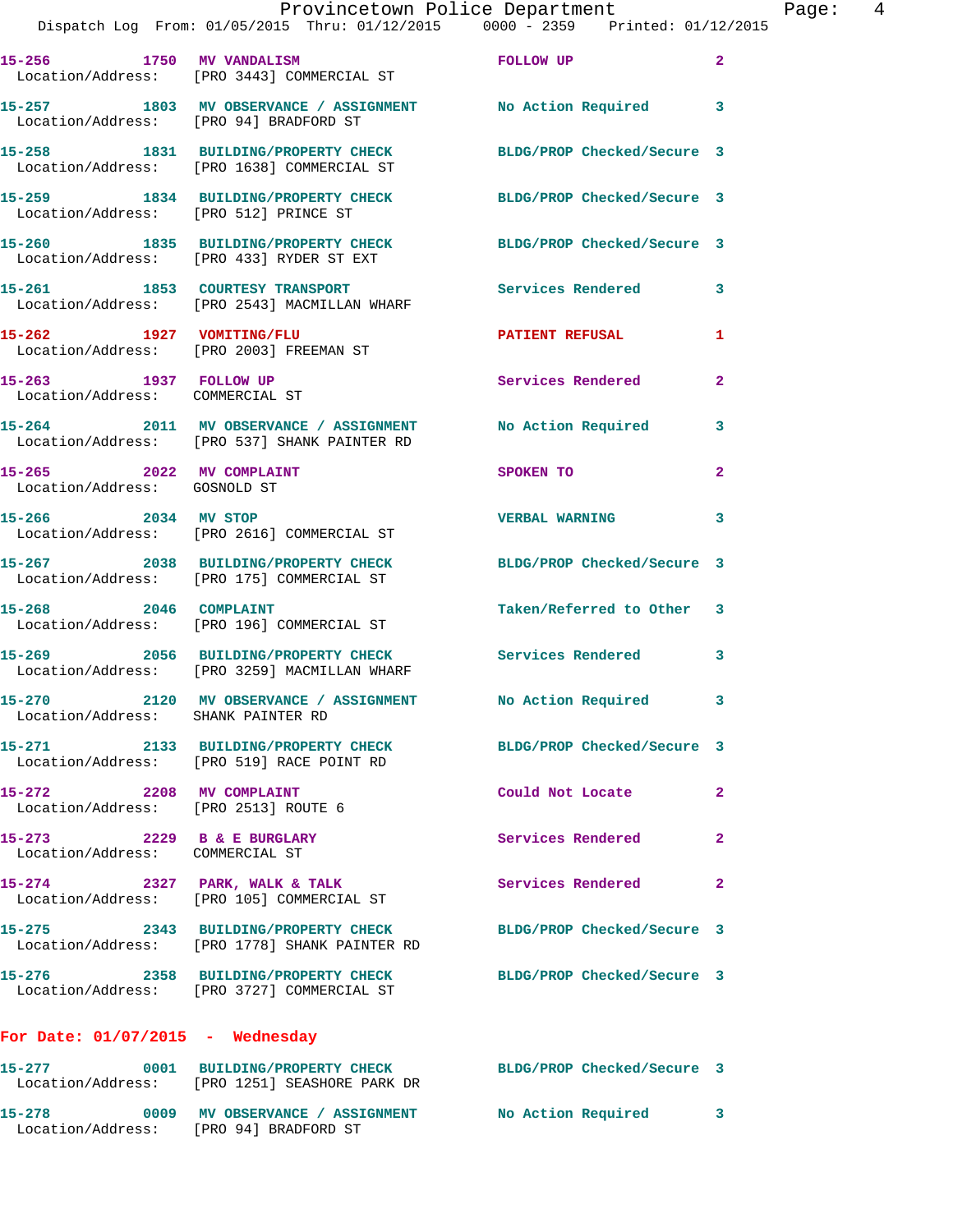|                                        | 15-279 0026 VERBAL SPEED<br>Location/Address: CENTER ST + COMMERCIAL ST                                       | <b>VERBAL WARNING</b>      | 3                   |
|----------------------------------------|---------------------------------------------------------------------------------------------------------------|----------------------------|---------------------|
| Location/Address: [PRO 512] PRINCE ST  | 15-280 0050 BUILDING/PROPERTY CHECK                                                                           | BLDG/PROP Checked/Secure 3 |                     |
|                                        | 15-282 0135 BUILDING/PROPERTY CHECK<br>Location/Address: [PRO 182] COMMERCIAL ST                              | BLDG/PROP Checked/Secure 3 |                     |
|                                        | 15-284 0140 VERIZON 911 SERVICE                                                                               | No Action Required 3       |                     |
|                                        | 15-283 0212 BUILDING/PROPERTY CHECK BLDG/PROP Checked/Secure 3<br>Location/Address: [PRO 752] BRADFORD ST     |                            |                     |
|                                        | 15-285 0400 LOBBY TRAFFIC<br>Location/Address: [PRO 542] SHANK PAINTER RD                                     | Services Rendered          | $\mathbf{2}^-$<br>9 |
|                                        | 15-286 0511 BUILDING/PROPERTY CHECK<br>Location/Address: [PRO 182] COMMERCIAL ST                              | No Action Required         | 3                   |
|                                        | 15-287 0530 BUILDING/PROPERTY CHECK<br>Location/Address: [PRO 1953] COMMERCIAL ST                             | BLDG/PROP Checked/Secure 3 |                     |
|                                        | 15-288 0540 BUILDING/PROPERTY CHECK<br>Location/Address: [PRO 530] SHANK PAINTER RD                           | BLDG/PROP Checked/Secure 3 |                     |
|                                        | 15-289 0559 BUILDING/PROPERTY CHECK BLDG/PROP Checked/Secure 3<br>Location/Address: [PRO 3256] COMMERCIAL ST  |                            |                     |
|                                        | 15-290 0734 BUILDING/PROPERTY CHECK<br>Location/Address: [PRO 2206] COMMERCIAL ST                             | Services Rendered          | 3                   |
|                                        | 15-291 0752 BUILDING/PROPERTY CHECK<br>Location/Address: [PRO 2898] JEROME SMITH RD                           | BLDG/PROP Checked/Secure 3 |                     |
|                                        | 15-292 0804 MV OBSERVANCE / ASSIGNMENT Services Rendered<br>Location/Address: BRADFORD ST + HIGH POLE HILL    |                            | 3                   |
|                                        | 15-293 0813 PARK, WALK & TALK<br>Location/Address: [PRO 488] MAYFLOWER AVE                                    | Services Rendered          | $\mathbf{2}$        |
|                                        | 15-294 0814 BUILDING/PROPERTY CHECK BLDG/PROP Checked/Secure 3<br>Location/Address: [PRO 3317] CEMETERY RD    |                            |                     |
| 15-295 0814 ANIMAL CALL                | Location/Address: [PRO 2997] COMMERCIAL ST                                                                    | Services Rendered          |                     |
| Location/Address: STANDISH AVE         | 15-296 6823 ASSIST AGENCY / MUTUAL AID Services Rendered                                                      |                            | 3                   |
|                                        | 15-297 0837 BUILDING/PROPERTY CHECK BLDG/PROP Checked/Secure 3<br>Location/Address: [PRO 2500] COMMERCIAL ST  |                            |                     |
|                                        | 15-298 6851 MV OBSERVANCE / ASSIGNMENT Services Rendered<br>Location/Address: SHANK PAINTER RD + BRADFORD ST  |                            | 3                   |
|                                        | 15-300 0924 BUILDING/PROPERTY CHECK BLDG/PROP Checked/Secure 3<br>Location/Address: [PRO 447] JEROME SMITH RD |                            |                     |
| Location/Address: [PRO 2520] PRINCE ST | 15-299 0931 BUILDING/PROPERTY CHECK                                                                           | Services Rendered          | 3                   |
| Location/Address: [PRO 571] ALDEN ST   | 15-301 0942 BUILDING/PROPERTY CHECK BLDG/PROP Checked/Secure 3                                                |                            |                     |
| 15-302 1000 MV STOP                    | Location/Address: [PRO 440] HARRY KEMP WAY                                                                    | Citation/Warning Issued 3  |                     |
|                                        | 15-303 1039 BUILDING/PROPERTY CHECK BLDG/PROP Checked/Secure 3<br>Location/Address: [PRO 526] RYDER ST EXT    |                            |                     |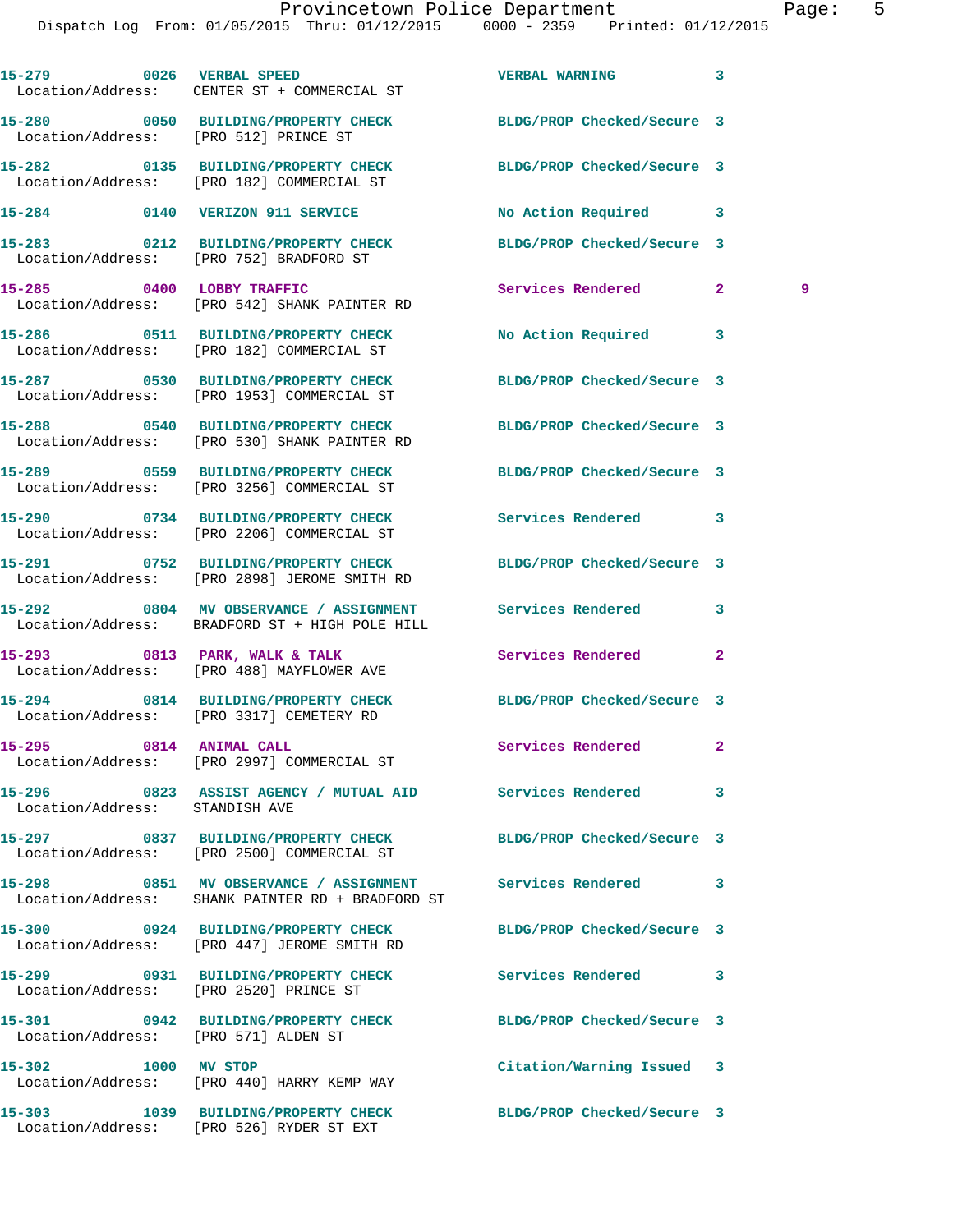## Provincetown Police Department The Page: 6

Dispatch Log From: 01/05/2015 Thru: 01/12/2015 0000 - 2359 Printed: 01/12/2015

| Location/Address: ROUTE 6 + SNAIL RD  | 15-304 1057 MV OBSERVANCE / ASSIGNMENT Services Rendered                                                       |                            | 3                   |
|---------------------------------------|----------------------------------------------------------------------------------------------------------------|----------------------------|---------------------|
|                                       | 15-309 1102 ASSIST AGENCY / MUTUAL AID Services Rendered<br>Location/Address: [PRO 1402] NELSON AVE            |                            | 3 <sup>1</sup><br>1 |
|                                       | 15-305 1115 PARK, WALK & TALK 1988 Services Rendered<br>Location/Address: [PRO 537] SHANK PAINTER RD           |                            | $\overline{a}$      |
| 15-307 1152 MV STOP                   | Location/Address: [PRO 540] SHANK PAINTER RD                                                                   | <b>VERBAL WARNING</b>      | 3                   |
|                                       | 15-308 1217 PARK, WALK & TALK 1988 Services Rendered<br>Location/Address: [PRO 3296] SHANK PAINTER RD          |                            | $\mathbf{2}$        |
| 15-311 1502 MV DISABLED               | Location/Address: [PRO 521] ROUTE 6                                                                            | Services Rendered          | $\overline{2}$      |
|                                       | 15-312 1515 FIRE, TRAILER<br>Location/Address: [PRO 1837] COMMERCIAL ST                                        | Extinguished               | 1                   |
| Location/Address: [PRO 512] PRINCE ST | 15-313 1625 BUILDING/PROPERTY CHECK BLDG/PROP Checked/Secure 3                                                 |                            |                     |
| Location/Address: [PRO 2513] ROUTE 6  | 15-315 1629 MV OBSERVANCE / ASSIGNMENT No Action Required                                                      |                            | 3                   |
|                                       | 15-314 1630 BUILDING/PROPERTY CHECK BLDG/PROP Checked/Secure 3<br>Location/Address: [PRO 447] JEROME SMITH RD  |                            |                     |
|                                       | 15-316 1713 SERVICE CALL<br>Location/Address: [PRO 569] WINSLOW ST                                             | Services Rendered          | 3                   |
|                                       | 15-317 1719 MV OBSERVANCE / ASSIGNMENT No Action Required<br>Location/Address: [PRO 1253] BRADFORD ST          |                            | 3                   |
|                                       | 15-318 1737 BUILDING/PROPERTY CHECK BLDG/PROP Checked/Secure 3<br>Location/Address: [PRO 2543] MACMILLAN WHARF |                            |                     |
|                                       | 15-319 1739 BAR CHECK AND FOLLOW UP Services Rendered<br>Location/Address: [PRO 221] COMMERCIAL ST             |                            | $\mathbf{2}$        |
|                                       | 15-320 1819 BUILDING/PROPERTY CHECK BLDG/PROP Checked/Secure 3<br>Location/Address: [PRO 571] ALDEN ST         |                            |                     |
|                                       | 15-321 1834 MEDICAL EMERGENCY<br>Location/Address: [PRO 3222] ALDEN ST                                         | Services Rendered          | 1                   |
|                                       | 15-322 2015 BUILDING/PROPERTY CHECK BLDG/PROP Checked/Secure 3<br>Location/Address: [PRO 2818] CONWELL ST      |                            |                     |
| Location/Address: [PRO 2479] ROUTE 6  | 15-323 2050 MV OBSERVANCE / ASSIGNMENT No Action Required                                                      |                            | 3                   |
|                                       | 15-324 2121 BUILDING/PROPERTY CHECK<br>Location/Address: [PRO 2539] RYDER ST EXT                               | BLDG/PROP Checked/Secure 3 |                     |
|                                       | 15-325 2137 BUILDING/PROPERTY CHECK<br>Location/Address: [PRO 444] HIGH POLE HILL                              | <b>Services Rendered</b>   | 3                   |
|                                       | 15-326 2141 BUILDING/PROPERTY CHECK<br>Location/Address: [PRO 519] RACE POINT RD                               | BLDG/PROP Checked/Secure 3 |                     |
|                                       | 15-327 2144 MV OBSERVANCE / ASSIGNMENT<br>Location/Address: [PRO 1867] SHANK PAINTER RD                        | No Action Required         | 3                   |
|                                       | 15-328 2336 BUILDING/PROPERTY CHECK<br>Location/Address: [PRO 379] COMMERCIAL ST                               | BLDG/PROP Checked/Secure 3 |                     |
|                                       | 15-329 2345 BUILDING/PROPERTY CHECK                                                                            | BLDG/PROP Checked/Secure 3 |                     |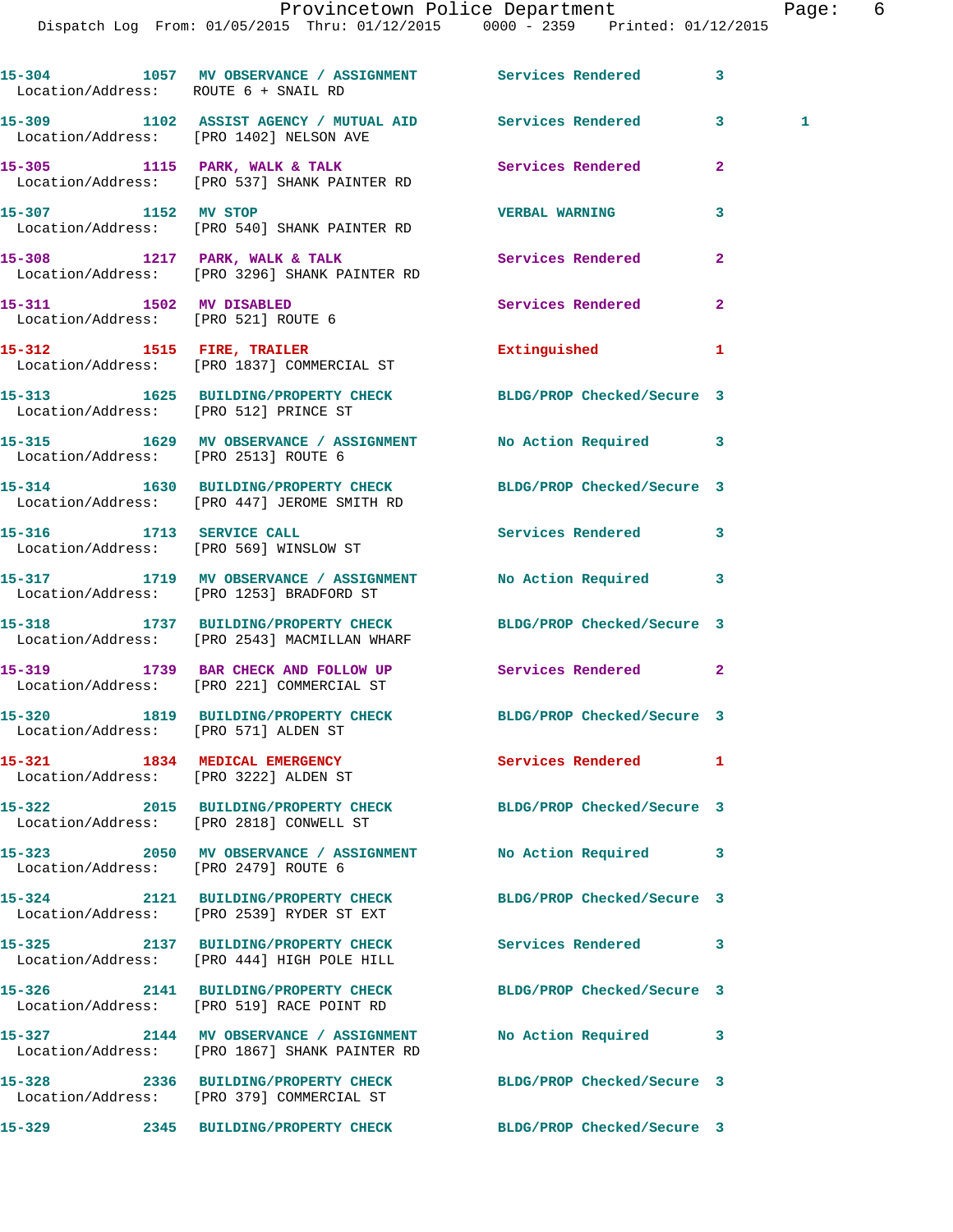Location/Address: [PRO 1778] SHANK PAINTER RD

## **For Date: 01/08/2015 - Thursday**

|                                 | 15-331 0000 BUILDING/PROPERTY CHECK<br>Location/Address: [PRO 554] TREMONT ST                                 | BLDG/PROP Checked/Secure 3 |                |    |
|---------------------------------|---------------------------------------------------------------------------------------------------------------|----------------------------|----------------|----|
|                                 | 15-330 0003 LOBBY TRAFFIC<br>Location/Address: [PRO 542] SHANK PAINTER RD                                     | Services Rendered 2        |                | 11 |
|                                 | 15-332 0020 MV OBSERVANCE / ASSIGNMENT Services Rendered<br>Location/Address: [PRO 2577] BRADFORD ST          |                            | 3              |    |
|                                 | 15-333 0050 BUILDING/PROPERTY CHECK BLDG/PROP Checked/Secure 3<br>Location/Address: [PRO 306] COMMERCIAL ST   |                            |                |    |
|                                 | 15-335 0101 PARK, WALK & TALK<br>Location/Address: [PRO 539] SHANK PAINTER RD                                 | <b>Services Rendered</b>   | $\mathbf{2}$   |    |
|                                 | 15-334 0116 BUILDING/PROPERTY CHECK BLDG/PROP Checked/Secure 3<br>Location/Address: [PRO 175] COMMERCIAL ST   |                            |                |    |
|                                 | 15-336 			 0130 		MV OBSERVANCE / ASSIGNMENT Services Rendered<br>Location/Address: [PRO 3231] BRADFORD ST    |                            | 3              |    |
|                                 | 15-337 0221 BUILDING/PROPERTY CHECK BLDG/PROP Checked/Secure 3<br>Location/Address: [PRO 94] BRADFORD ST      |                            |                |    |
|                                 | 15-338 0255 BUILDING/PROPERTY CHECK<br>Location/Address: [PRO 440] HARRY KEMP WAY                             | BLDG/PROP Checked/Secure 3 |                |    |
|                                 | 15-339 0318 BUILDING/PROPERTY CHECK<br>Location/Address: [PRO 516] RACE POINT RD                              | BLDG/PROP Checked/Secure 3 |                |    |
|                                 | 15-340 0427 BUILDING/PROPERTY CHECK<br>Location/Address: [PRO 3287] ROUTE 6                                   | Services Rendered 3        |                |    |
|                                 | 15-341 0502 FALL/TRANSPORT<br>Location/Address: [PRO 892] COTTAGE ST                                          | Transported to Hospital 1  |                |    |
|                                 | 15-343 0538 BUILDING/PROPERTY CHECK<br>Location/Address: [PRO 2568] COMMERCIAL ST                             | BLDG/PROP Checked/Secure 3 |                |    |
|                                 | 15-344 0557 BUILDING/PROPERTY CHECK<br>Location/Address: [PRO 3430] COMMERCIAL ST                             | Services Rendered          | 3              |    |
|                                 | 15-345 0627 BUILDING/PROPERTY CHECK BLDG/PROP Checked/Secure 3<br>Location/Address: [PRO 447] JEROME SMITH RD |                            |                |    |
|                                 | 15-346 0714 MV ACCIDENT<br>Location/Address: BRADFORD ST + SHANK PAINTER RD<br>Refer To Accident: 15-2-AC     | Services Rendered 1 2      |                |    |
|                                 | 15-347 0721 MEDICAL EMERGENCY<br>Location/Address: [PRO 1009] NELSON AVE                                      | PATIENT REFUSAL            | 1              |    |
| Location/Address: COMMERCIAL ST | 15-348 0737 BUILDING/PROPERTY CHECK BLDG/PROP Checked/Secure 3                                                |                            |                |    |
|                                 | 15-349 0745 PARK, WALK & TALK<br>Location/Address: [PRO 196] COMMERCIAL ST                                    | Services Rendered          | $\overline{2}$ |    |
|                                 | 15-351 0752 BUILDING/PROPERTY CHECK<br>Location/Address: [PRO 3259] MACMILLAN WHARF                           | BLDG/PROP Checked/Secure 3 |                |    |
| 15-350 0755 911 GENERAL         | Location/Address: [PRO 542] SHANK PAINTER RD                                                                  | Services Rendered          | 1              |    |
|                                 | 15-352 0802 BUILDING/PROPERTY CHECK<br>Location/Address: [PRO 99] COMMERCIAL ST                               | BLDG/PROP Checked/Secure 3 |                |    |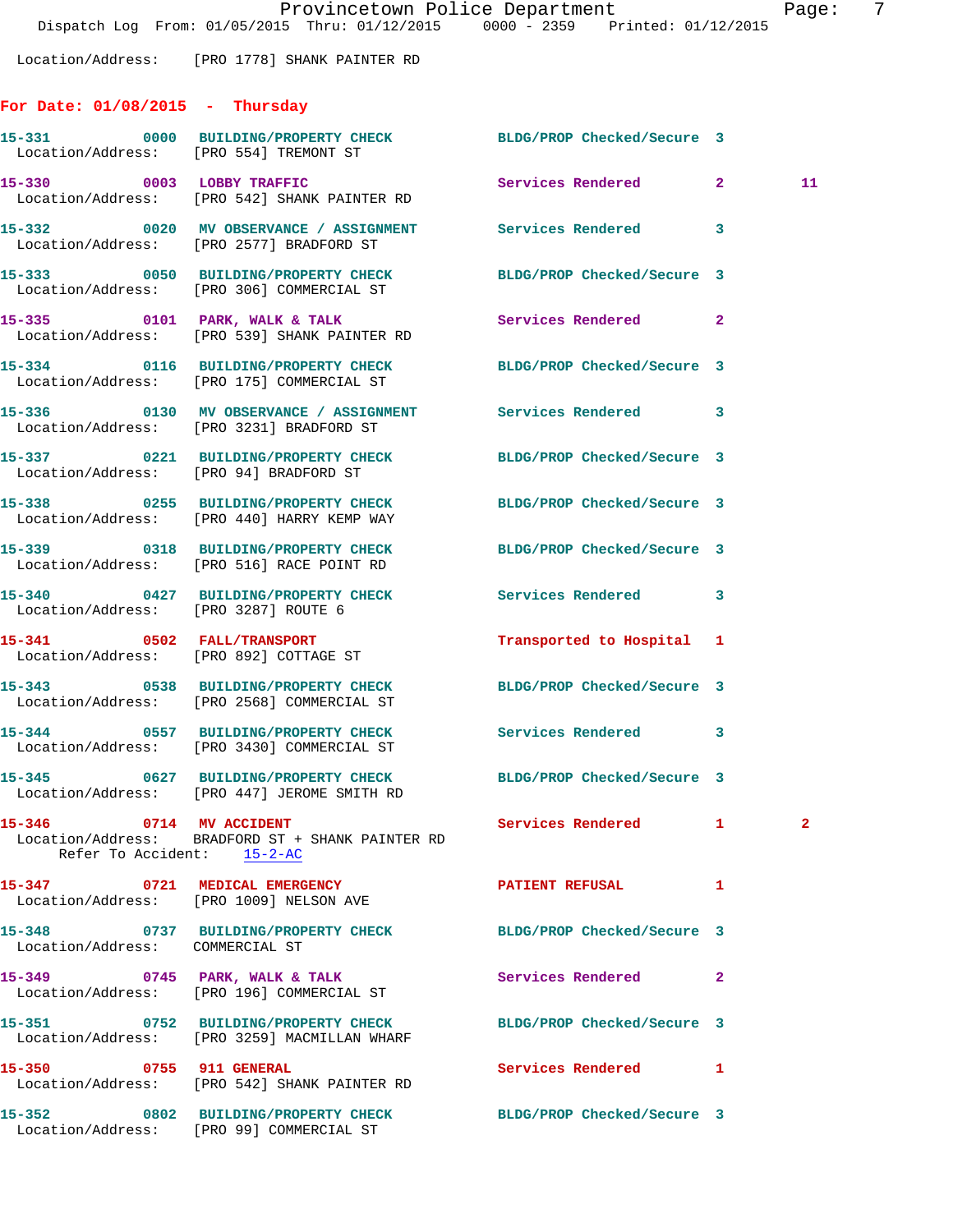|                                                             | 15-353 0806 BUILDING/PROPERTY CHECK<br>Location/Address: [PRO 2206] COMMERCIAL ST                  | BLDG/PROP Checked/Secure 3 |                         |
|-------------------------------------------------------------|----------------------------------------------------------------------------------------------------|----------------------------|-------------------------|
|                                                             | 15-354 0812 PARK, WALK & TALK<br>Location/Address: [PRO 488] MAYFLOWER AVE                         | Services Rendered 2        |                         |
| 15-355 0840 MV STOP<br>Location/Address: ROUTE 6 + SNAIL RD |                                                                                                    | Citation/Warning Issued 3  |                         |
| Location/Address: ROUTE 6                                   | 15-356 0856 MV OBSERVANCE / ASSIGNMENT                                                             | No Action Required         | 3                       |
| Location/Address: [PRO 521] ROUTE 6                         | 15-358 0923 PROP CHECK REQUEST                                                                     | Services Rendered          | 3                       |
| Location/Address: HOWLAND ST                                | 15-357 0924 MV OBSERVANCE / ASSIGNMENT                                                             | No Action Required 3       |                         |
| 15-359 1012 MV STOP                                         | Location/Address: [PRO 2577] BRADFORD ST                                                           | <b>VERBAL WARNING</b>      | 3                       |
|                                                             | 15-360 1014 BUILDING/PROPERTY CHECK<br>Location/Address: [PRO 447] JEROME SMITH RD                 | BLDG/PROP Checked/Secure 3 |                         |
| 15-361 1037 HARASSMENT                                      | Location/Address: [PRO 395] COMMERCIAL ST                                                          | SPOKEN TO                  | $\mathbf{2}$            |
| 15-362 1115 MV STOP                                         | Location/Address: [PRO 2647] SHANK PAINTER RD                                                      | <b>VERBAL WARNING</b>      | 3                       |
|                                                             | 15-363 1159 BUILDING/PROPERTY CHECK<br>Location/Address: [PRO 564] BAYBERRY AVE                    | BLDG/PROP Checked/Secure 3 |                         |
|                                                             | 15-364 1200 LOST MASS LICENSE<br>Location/Address: [PRO 542] SHANK PAINTER RD                      | <b>Services Rendered</b>   | 3                       |
| 15-365 1223 ALARM - GENERAL                                 | Location/Address: [PRO 228] COMMERCIAL ST                                                          | False Alarm                | 1                       |
|                                                             | 15-366 1224 MV OBSERVANCE / ASSIGNMENT<br>Location/Address: BRADFORD ST + STANDISH ST              | Services Rendered 3        |                         |
| Location/Address: [PRO 2] ALDEN ST                          | 15-367 1333 BUILDING/PROPERTY CHECK BLDG/PROP Checked/Secure 3                                     |                            |                         |
| 15-372                                                      | 1445 911 GENERAL/MISDIAL<br>Location/Address: [PRO 3165] RACE POINT RD                             | Services Rendered          | $\mathbf{1}$            |
| 1526 COMPLAINT<br>15-368                                    | Location/Address: [PRO 395] COMMERCIAL ST                                                          | Services Rendered          | 3                       |
| 15-383 1530 FOUND PURSES                                    | Location/Address: [PRO 2197] SHANK PAINTER RD                                                      | <b>Services Rendered</b>   | 3                       |
| Location/Address: [PRO 2513] ROUTE 6                        | 15-369 1615 MV OBSERVANCE / ASSIGNMENT                                                             | Services Rendered          | $\overline{\mathbf{3}}$ |
| 15-370 1652 MV STOP<br>Location/Address: [PRO 2521] ROUTE 6 |                                                                                                    | <b>VERBAL WARNING</b>      | 3                       |
| Location/Address: [PRO 2818] CONWELL ST                     | 15-371 1705 BUILDING/PROPERTY CHECK                                                                | BLDG/PROP Checked/Secure 3 |                         |
|                                                             | 15-373 1819 BUILDING/PROPERTY CHECK<br>Location/Address: [PRO 2543] MACMILLAN WHARF                | BLDG/PROP Checked/Secure 3 |                         |
| $15 - 374$                                                  | 1835 MV OBSERVANCE / ASSIGNMENT No Action Required<br>Location/Address: [PRO 539] SHANK PAINTER RD |                            | 3                       |
| 15-375                                                      | 1850 MV STOP                                                                                       | <b>VERBAL WARNING</b>      | 3                       |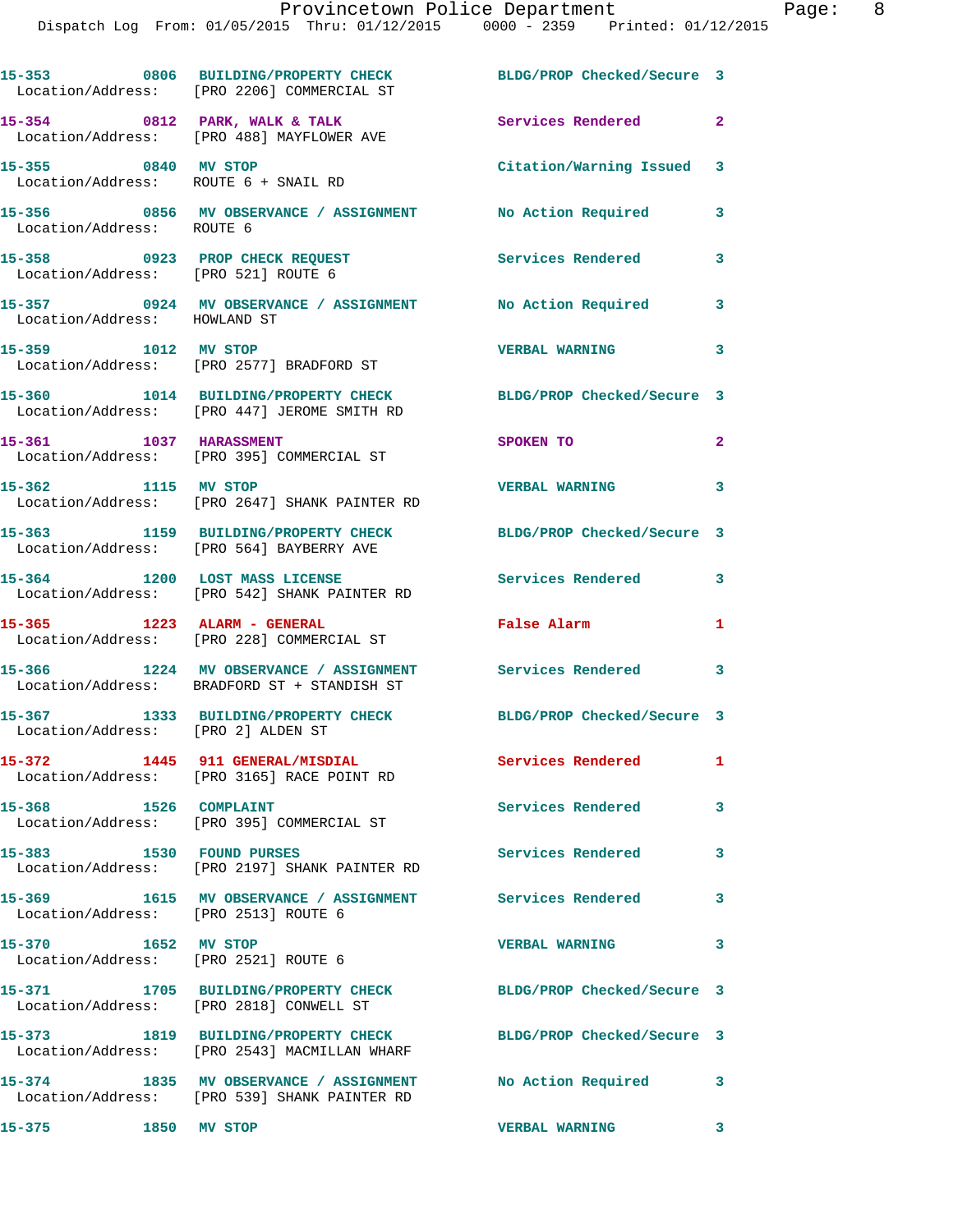|                                       | Dispatch Log From: 01/05/2015 Thru: 01/12/2015 0000 - 2359 Printed: 01/12/2015                                 | Provincetown Police Department |                         | Page: 9         |  |
|---------------------------------------|----------------------------------------------------------------------------------------------------------------|--------------------------------|-------------------------|-----------------|--|
|                                       | Location/Address: [PRO 1252] SHANK PAINTER RD                                                                  |                                |                         |                 |  |
|                                       | 15-376 1858 MEDICAL EMERGENCY/LIFT ASSIST Services Rendered<br>Location/Address: [PRO 2645] SHANK PAINTER RD   |                                | $\mathbf{1}$            |                 |  |
|                                       | 15-377 1903 SUSPICIOUS ACTIVITY<br>Location/Address: [PRO 1645] HARRY KEMP WAY                                 | <b>Services Rendered</b> 2     |                         |                 |  |
|                                       | 15-378 1914 BUILDING/PROPERTY CHECK BLDG/PROP Checked/Secure 3<br>Location/Address: [PRO 2898] JEROME SMITH RD |                                |                         |                 |  |
| Location/Address: [PRO 3287] ROUTE 6  | 15-379 1917 BUILDING/PROPERTY CHECK BLDG/PROP Checked/Secure 3                                                 |                                |                         |                 |  |
| Location/Address: [PRO 1246] RACE RD  | 15-380 1937 ASSIST AGENCY / WATER DEPT Taken/Referred to Other 3                                               |                                |                         |                 |  |
|                                       | 15-381 2036 BUILDING/PROPERTY CHECK BLDG/PROP Checked/Secure 3<br>Location/Address: [PRO 519] RACE POINT RD    |                                |                         |                 |  |
| 15-382 2111 MV COMPLAINT              | Location/Address: [PRO 838] COMMERCIAL ST                                                                      | Services Rendered 2            |                         |                 |  |
|                                       | 15-384 2132 BUILDING/PROPERTY CHECK BLDG/PROP Checked/Secure 3<br>Location/Address: [PRO 545] SHANK PAINTER RD |                                |                         |                 |  |
|                                       | 15-385 2251 MEDICAL/DIZZY, NAUSEA Transported to Hospital 1<br>Location/Address: [PRO 3222] ALDEN ST           |                                |                         |                 |  |
|                                       | 15-386 2300 BUILDING/PROPERTY CHECK Services Rendered<br>Location/Address: [PRO 1989] COMMERCIAL ST            |                                | $\overline{\mathbf{3}}$ |                 |  |
|                                       | 15-387 2324 MV OBSERVANCE / ASSIGNMENT Services Rendered 3<br>Location/Address: BRADFORD ST + HOWLAND ST       |                                |                         |                 |  |
| For Date: $01/09/2015$ - Friday       |                                                                                                                |                                |                         |                 |  |
|                                       | 15-389 0008 BUILDING/PROPERTY CHECK BLDG/PROP Checked/Secure 3<br>Location/Address: [PRO 530] SHANK PAINTER RD |                                |                         |                 |  |
|                                       | 15-390 0013 BUILDING/PROPERTY CHECK BLDG/PROP Checked/Secure 3<br>Location/Address: [PRO 3609] COMMERCIAL ST   |                                |                         |                 |  |
| 15-391 0023 MV STOP                   | Location/Address: JOHNSON ST + BRADFORD ST                                                                     | VERBAL WARNING 3               |                         |                 |  |
| Location/Address: [PRO 512] PRINCE ST | 15-393 0106 BUILDING/PROPERTY CHECK BLDG/PROP Checked/Secure 3                                                 |                                |                         |                 |  |
|                                       | 15-394 0116 BUILDING/PROPERTY CHECK BLDG/PROP Checked/Secure 3<br>Location/Address: [PRO 175] COMMERCIAL ST    |                                |                         |                 |  |
|                                       | 15-396 		 0116 MV OBSERVANCE / ASSIGNMENT Services Rendered 3<br>Location/Address: [PRO 637] BRADFORD ST       |                                |                         |                 |  |
| Location/Address: [PRO 2521] ROUTE 6  | 15-395 0119 MUTUAL AID/TPD                                                                                     | No Action Required 3           |                         |                 |  |
|                                       | 15-397 0141 MEDICAL/CHEST PAIN<br>Location/Address: [PRO 1675] COMMERCIAL ST                                   | Transported to Hospital 1      |                         |                 |  |
|                                       | 15-398 0214 BUILDING/PROPERTY CHECK BLDG/PROP Checked/Secure 3<br>Location/Address: [PRO 99] COMMERCIAL ST     |                                |                         |                 |  |
|                                       | 15-399 0259 LOBBY TRAFFIC<br>Location/Address: [PRO 542] SHANK PAINTER RD                                      | Services Rendered 3            |                         | 13 <sub>1</sub> |  |
|                                       | 15-400 0402 BUILDING/PROPERTY CHECK<br>Location/Address: [PRO 106] COMMERCIAL ST                               | Services Rendered 3            |                         |                 |  |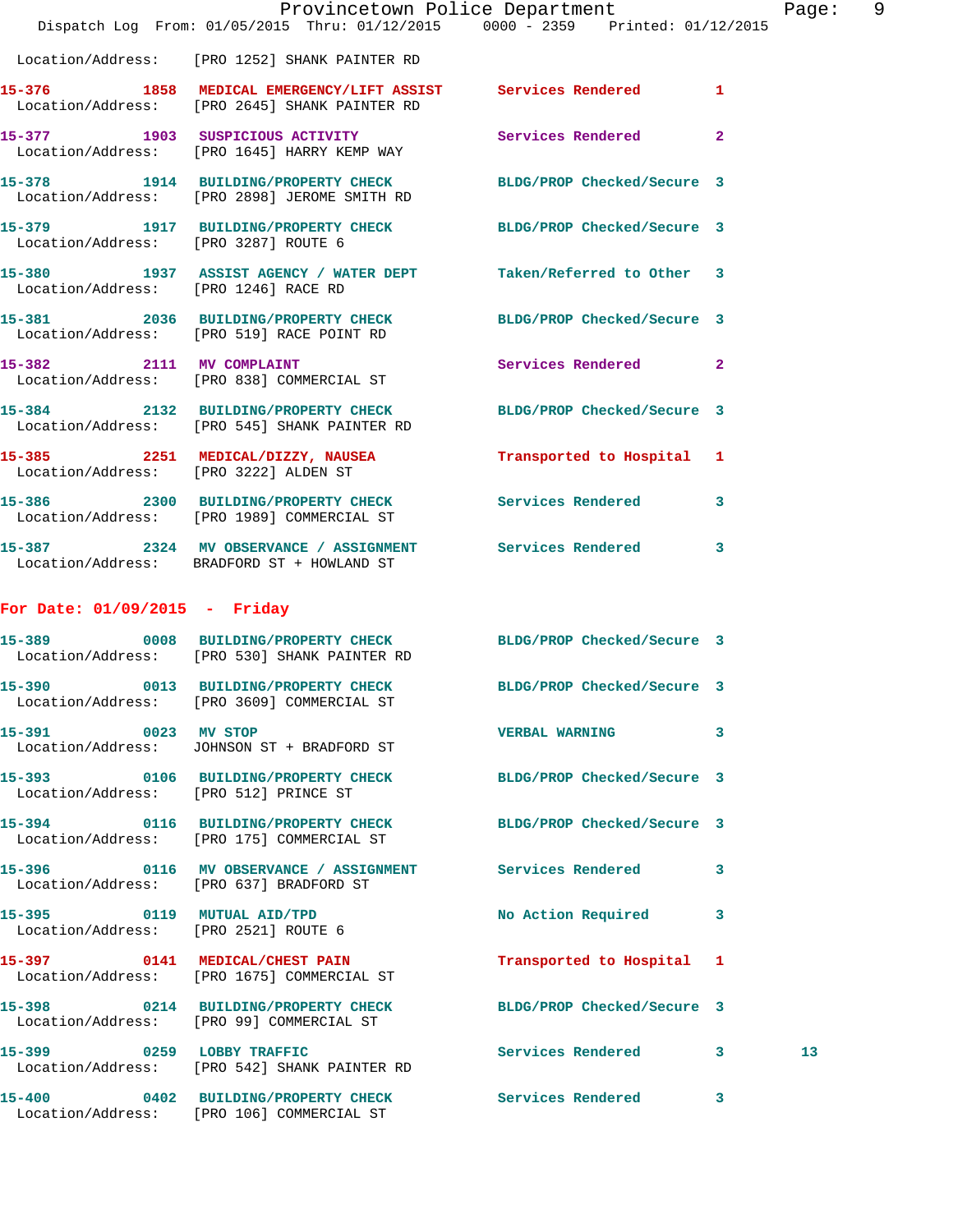|                                                                 | Provincetown Police Department Page: 10<br>Dispatch Log From: 01/05/2015 Thru: 01/12/2015 0000 - 2359 Printed: 01/12/2015 |                             |              |  |
|-----------------------------------------------------------------|---------------------------------------------------------------------------------------------------------------------------|-----------------------------|--------------|--|
|                                                                 | 15-401 0519 BUILDING/PROPERTY CHECK BLDG/PROP Checked/Secure 3<br>Location/Address: [PRO 3737] BRADFORD ST                |                             |              |  |
|                                                                 | 15-402 0553 BUILDING/PROPERTY CHECK BLDG/PROP Checked/Secure 3<br>Location/Address: [PRO 525] COMMERCIAL ST               |                             |              |  |
|                                                                 | 15-403 0601 PARK, WALK & TALK 2 Services Rendered 2<br>Location/Address: [PRO 516] RACE POINT RD                          |                             |              |  |
| Location/Address: COMMERCIAL ST                                 | 15-405 0757 MEDICAL EMERGENCY Services Rendered 1                                                                         |                             |              |  |
|                                                                 | 15-404 0758 BUILDING/PROPERTY CHECK BLDG/PROP Checked/Secure 3<br>Location/Address: [PRO 3287] ROUTE 6                    |                             |              |  |
|                                                                 | 15-406 0806 PARK, WALK & TALK<br>Location/Address: [PRO 516] RACE POINT RD                                                | No Action Required 2        |              |  |
|                                                                 | 15-412 0903 ASSIST CITIZEN<br>Location/Address: [PRO 542] SHANK PAINTER RD                                                | Services Rendered 3         |              |  |
|                                                                 | 15-408 0927 ALARM - GENERAL<br>Location/Address: [PRO 3195] COMMERCIAL ST                                                 | Services Rendered           | $\mathbf{1}$ |  |
| Location/Address: [PRO 571] ALDEN ST                            | 15-409 0932 BUILDING/PROPERTY CHECK BLDG/PROP Checked/Secure 3                                                            |                             |              |  |
| 15-410 1007 ALARM - FIRE<br>Location/Address: SHANK PAINTER RD  |                                                                                                                           | Services Rendered 1         |              |  |
|                                                                 | 15-411 1024 RESTRAINING ORDER<br>Location/Address: [PRO 3780] MEADOW RD                                                   | No Action Required 2        |              |  |
| 15-413 1136 COMPLAINT<br>Location/Address: [PRO 569] WINSLOW ST |                                                                                                                           | SPOKEN TO                   | 3            |  |
| 15-414 1141 ANIMAL CALL                                         | Location/Address: [PRO 542] SHANK PAINTER RD                                                                              | SPOKEN TO AND THE SPOKEN TO | $\mathbf{2}$ |  |
|                                                                 | 15-415 1202 ASSIST CITIZEN<br>Location/Address: [PRO 1732] BAYBERRY AVE                                                   | Services Rendered           | 3            |  |
|                                                                 | 15-416 1303 PARK, WALK & TALK<br>Location/Address: [PRO 3296] SHANK PAINTER RD                                            | No Action Required 2        |              |  |
| 15-417 1334 911 GENERAL                                         | Location/Address: [PRO 182] COMMERCIAL ST                                                                                 | Services Rendered 1         |              |  |
| 15-418 1343 MV STOP                                             | Location/Address: [PRO 182] COMMERCIAL ST                                                                                 | <b>VERBAL WARNING</b>       | 3            |  |
|                                                                 | 15-419 1555 BUILDING/PROPERTY CHECK BLDG/PROP Checked/Secure 3<br>Location/Address: [PRO 1638] COMMERCIAL ST              |                             |              |  |
|                                                                 | 15-420 1607 PARK, WALK & TALK<br>Location/Address: [PRO 516] RACE POINT RD                                                | Services Rendered 2         |              |  |
| Location/Address: [PRO 521] ROUTE 6                             | 15-421 1640 MV OBSERVANCE / ASSIGNMENT Services Rendered                                                                  |                             | 3            |  |
| 15-422 1659 MV STOP                                             | Location/Address: [PRO 2513] ROUTE 6                                                                                      | VERBAL WARNING 3            |              |  |
|                                                                 | 15-424 1931 BUILDING/PROPERTY CHECK BLDG/PROP Checked/Secure 3<br>Location/Address: [PRO 2543] MACMILLAN WHARF            |                             |              |  |
|                                                                 | 15-425 1942 MV OBSERVANCE / ASSIGNMENT Services Rendered 3<br>Location/Address: [PRO 539] SHANK PAINTER RD                |                             |              |  |
|                                                                 |                                                                                                                           |                             |              |  |

**15-426 1945 ANNOYING PHONE CALLS SPOKEN TO 3** 

Location/Address: [PRO 395] COMMERCIAL ST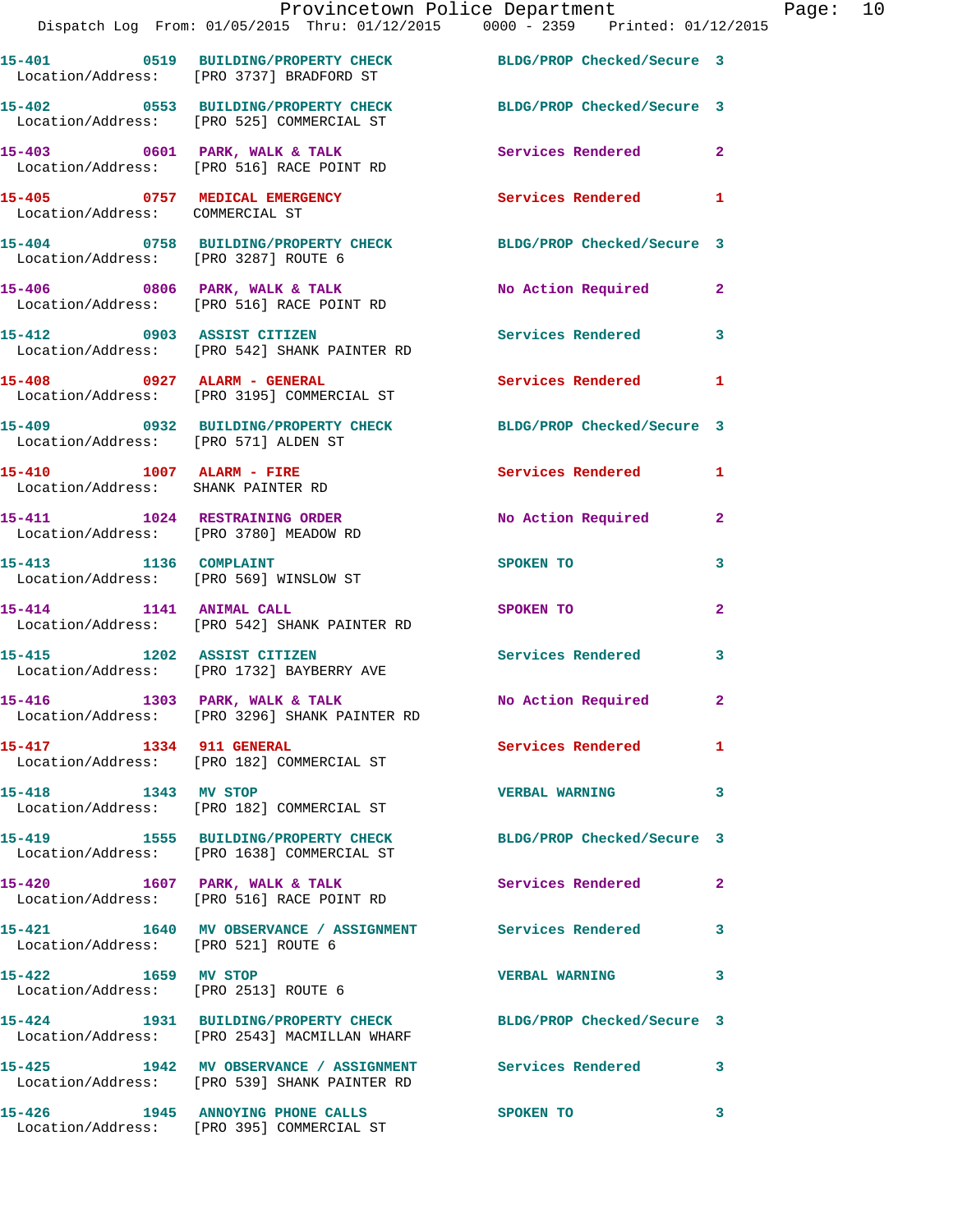|                                         | 15-427 1955 BUILDING/PROPERTY CHECK BLDG/PROP Checked/Secure 3<br>Location/Address: [PRO 182] COMMERCIAL ST  |                            |                |                |
|-----------------------------------------|--------------------------------------------------------------------------------------------------------------|----------------------------|----------------|----------------|
|                                         | 15-428 2113 BUILDING/PROPERTY CHECK BLDG/PROP Checked/Secure 3<br>Location/Address: [PRO 175] COMMERCIAL ST  |                            |                |                |
|                                         | 15-429 2124 BUILDING/PROPERTY CHECK<br>Location/Address: [PRO 2818] CONWELL ST                               | BLDG/PROP Checked/Secure 3 |                |                |
|                                         | 15-430 2126 BUILDING/PROPERTY CHECK BLDG/PROP Checked/Secure 3<br>Location/Address: [PRO 1638] COMMERCIAL ST |                            |                |                |
| Location/Address: [PRO 512] PRINCE ST   | 15-432 2308 BUILDING/PROPERTY CHECK BLDG/PROP Checked/Secure 3                                               |                            |                |                |
| Location/Address: COMMERCIAL ST         | 15-431 2313 PARK, WALK & TALK 2008 Services Rendered                                                         |                            | $\overline{2}$ |                |
|                                         | 15-433 2319 LOBBY TRAFFIC<br>Location/Address: [PRO 542] SHANK PAINTER RD                                    | <b>Services Rendered</b>   | 3              | $\overline{4}$ |
|                                         | 15-434 2328 MV OBSERVANCE / ASSIGNMENT Services Rendered<br>Location/Address: [PRO 3430] COMMERCIAL ST       |                            | 3              |                |
|                                         | 15-435 2334 BUILDING/PROPERTY CHECK BLDG/PROP Checked/Secure 3<br>Location/Address: [PRO 1638] COMMERCIAL ST |                            |                |                |
|                                         | 15-436 2350 PARK, WALK & TALK<br>Location/Address: [PRO 105] COMMERCIAL ST                                   | Services Rendered          | $\mathbf{2}$   |                |
| For Date: $01/10/2015$ - Saturday       |                                                                                                              |                            |                |                |
|                                         | 15-437 0000 BUILDING/PROPERTY CHECK Services Rendered<br>Location/Address: [PRO 2977] COMMERCIAL ST          |                            | 3              |                |
| Location/Address: [PRO 2818] CONWELL ST | 15-438 0032 BUILDING/PROPERTY CHECK BLDG/PROP Checked/Secure 3                                               |                            |                |                |

**15-439 0040 MV OBSERVANCE / ASSIGNMENT Services Rendered 3**  Location/Address: BRADFORD ST + RYDER ST **15-440 0050 MV OBSERVANCE / ASSIGNMENT Services Rendered 3**  Location/Address: [PRO 37] BRADFORD ST

**15-441 0110 MV OBSERVANCE / ASSIGNMENT Services Rendered 3**  Location/Address: HOWLAND ST + BRADFORD ST

**15-442 0158 BUILDING/PROPERTY CHECK BLDG/PROP Checked/Secure 3**  Location/Address: [PRO 519] RACE POINT RD

**15-443 0220 BUILDING/PROPERTY CHECK BLDG/PROP Checked/Secure 3**  Location/Address: [PRO 516] RACE POINT RD

**15-444 0225 BUILDING/PROPERTY CHECK BLDG/PROP Checked/Secure 3**  Location/Address: [PRO 1251] SEASHORE PARK DR

**15-445 0319 HAZARDS Services Rendered 2**  Location/Address: COMMERCIAL ST

Location/Address: [PRO 521] ROUTE 6

Location/Address: [PRO 545] SHANK PAINTER RD

**15-447 0402 BUILDING/PROPERTY CHECK Services Rendered 3** 

**15-446 0412 BUILDING/PROPERTY CHECK BLDG/PROP Checked/Secure 3** 

**15-448 0504 BUILDING/PROPERTY CHECK BLDG/PROP Checked/Secure 3**  Location/Address: [PRO 2728] COMMERCIAL ST

**15-449 0532 BUILDING/PROPERTY CHECK BLDG/PROP Checked/Secure 3**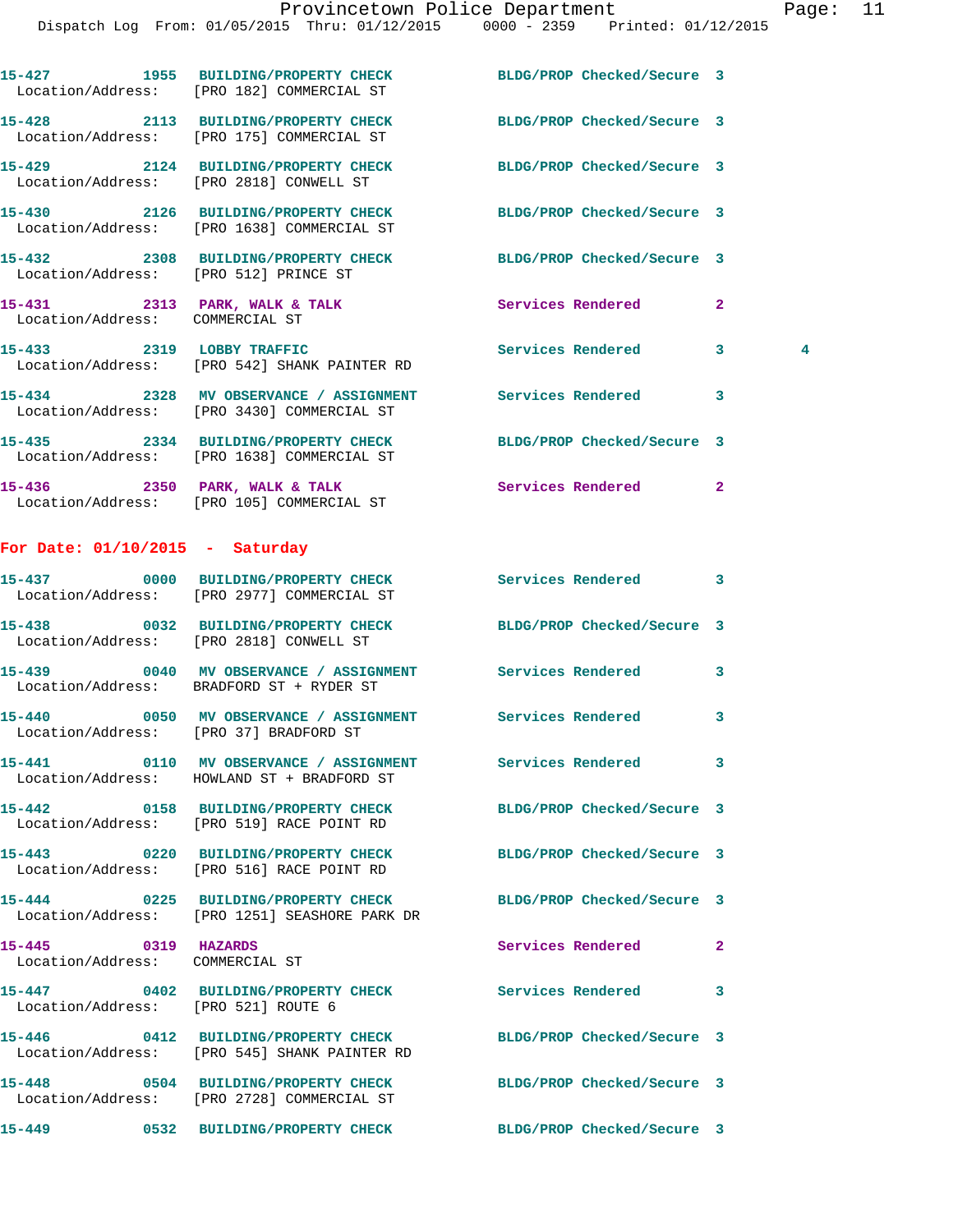|                                                                   | Provincetown Police Department<br>Dispatch Log From: 01/05/2015 Thru: 01/12/2015 0000 - 2359 Printed: 01/12/2015 |                            |                |
|-------------------------------------------------------------------|------------------------------------------------------------------------------------------------------------------|----------------------------|----------------|
|                                                                   | Location/Address: [PRO 447] JEROME SMITH RD                                                                      |                            |                |
|                                                                   | 15-450 0610 BUILDING/PROPERTY CHECK<br>Location/Address: [PRO 564] BAYBERRY AVE                                  | Services Rendered 3        |                |
|                                                                   | 15-451 0747 BUILDING/PROPERTY CHECK BLDG/PROP Checked/Secure 3<br>Location/Address: [PRO 1778] SHANK PAINTER RD  |                            |                |
|                                                                   | 15-452 0958 BUILDING/PROPERTY CHECK Services Rendered<br>Location/Address: [PRO 571] ALDEN ST                    |                            | 3              |
|                                                                   | 15-453 1009 BUILDING/PROPERTY CHECK Services Rendered<br>Location/Address: [PRO 3318] CEMETERY RD                |                            | 3              |
|                                                                   | 15-454 1009 BUILDING/PROPERTY CHECK<br>Location/Address: [PRO 3317] CEMETERY RD                                  | Services Rendered          | 3              |
| Location/Address: [PRO 521] ROUTE 6                               | 15-455 1033 MV OBSERVANCE / ASSIGNMENT Services Rendered                                                         |                            | 3              |
| 15-456 1054 MV STOP                                               | Location/Address: ROUTE 6 + CONWELL ST                                                                           | <b>VERBAL WARNING</b>      | 3              |
|                                                                   | 15-457 1106 MV STOP<br>Location/Address: ROUTE 6 + CONWELL ST                                                    | <b>VERBAL WARNING</b>      | 3              |
|                                                                   | 15-458 1123 BUILDING/PROPERTY CHECK BLDG/PROP Checked/Secure 3<br>Location/Address: [PRO 519] RACE POINT RD      |                            |                |
| Refer To Accident: 15-3-AC                                        | 15-459 1210 MV ACCIDENT<br>Location/Address: [PRO 1916] COURT ST                                                 | <b>Services Rendered</b>   | 1              |
|                                                                   | 15-460 1232 STAFF AT SCHOOL<br>Location/Address: [PRO 569] WINSLOW ST                                            | No Action Required         | 3              |
|                                                                   | 15-461 1248 PARKING COMPLAINT / GENERAL SPOKEN TO<br>Location/Address: [PRO 998] MILLER HILL RD                  |                            | 3              |
| 15-462 1256 MEDICAL EMERGENCY<br>Location/Address: COMMERCIAL ST  |                                                                                                                  | <b>Services Rendered</b>   | 1              |
| 15-463 1352 MEDICAL EMERGENCY<br>Location/Address: HARRY KEMP WAY |                                                                                                                  | Services Rendered          | 1              |
|                                                                   | 15-464 1356 MEDICAL EMERGENCY<br>Location/Address: [PRO 440] HARRY KEMP WAY                                      | Transported to Hospital    | 1              |
| 15-466 1414 FOLLOW UP                                             | Location/Address: [PRO 3207] COMMERCIAL ST                                                                       | No Action Required         | $\overline{2}$ |
| 15-467 1507 MEDICAL EMERGENCY<br>Location/Address: HARRY KEMP WAY |                                                                                                                  | Services Rendered          | 1              |
|                                                                   | 15-468 1715 BUILDING/PROPERTY CHECK<br>Location/Address: [PRO 3259] MACMILLAN WHARF                              | BLDG/PROP Checked/Secure 3 |                |
| Location/Address: [PRO 512] PRINCE ST                             | 15-469 1814 BUILDING/PROPERTY CHECK                                                                              | BLDG/PROP Checked/Secure 3 |                |
| Location/Address: [PRO 2519] ROUTE 6                              | 15-473 1853 SERVICE CALL/LIGHTS                                                                                  | <b>Services Rendered</b>   | 3              |
|                                                                   | 15-470 1946 BUILDING/PROPERTY CHECK<br>Location/Address: [PRO 2500] COMMERCIAL ST                                | BLDG/PROP Checked/Secure 3 |                |
|                                                                   | 15-471 2045 BUILDING/PROPERTY CHECK<br>Location/Address: [PRO 1638] COMMERCIAL ST                                | BLDG/PROP Checked/Secure 3 |                |
| 15-472                                                            | 2052 BUILDING/PROPERTY CHECK<br>Location/Address: [PRO 306] COMMERCIAL ST                                        | BLDG/PROP Checked/Secure 3 |                |

Page: 12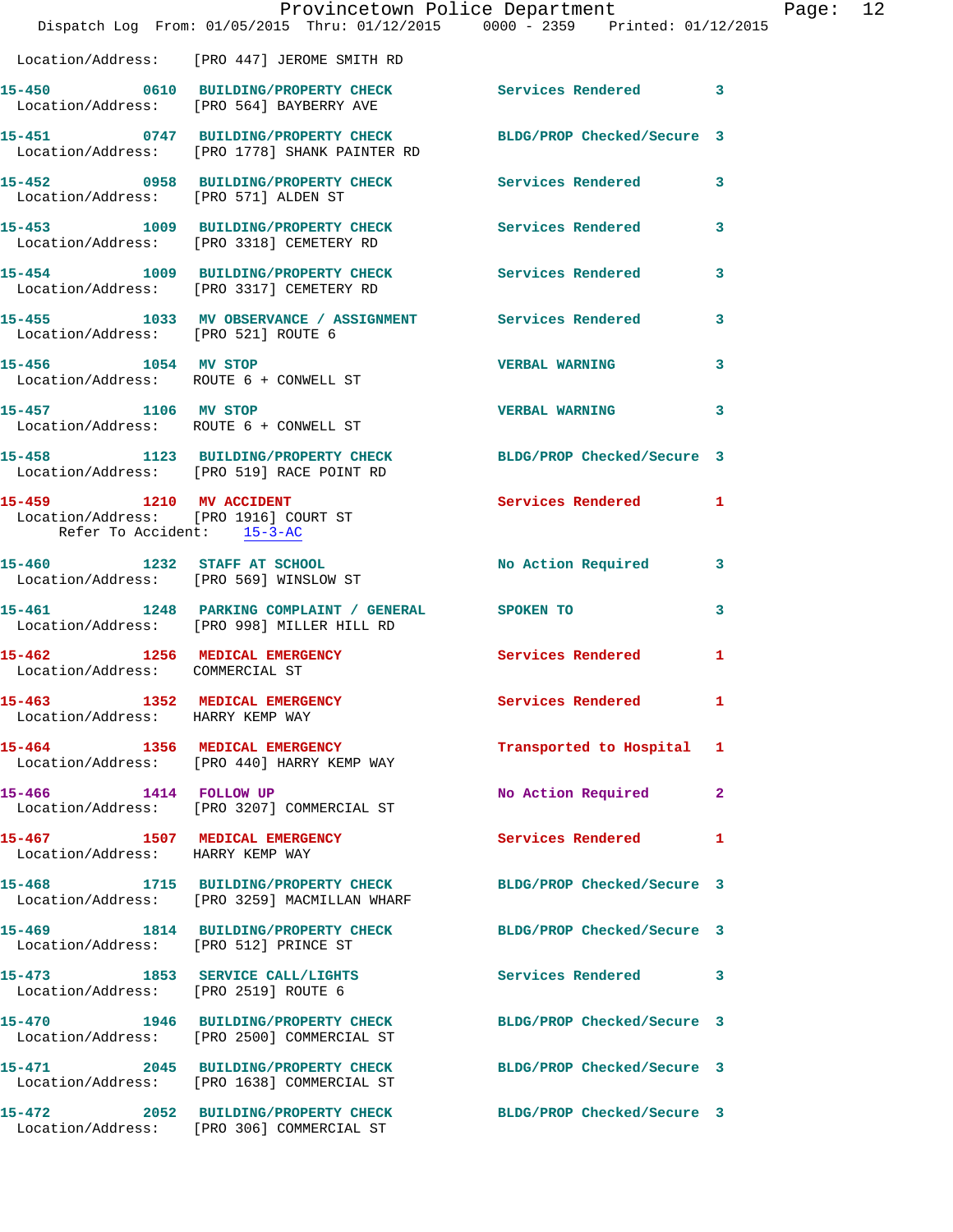|                                                          | Dispatch Log From: 01/05/2015 Thru: 01/12/2015 0000 - 2359 Printed: 01/12/2015                           |                            |                |
|----------------------------------------------------------|----------------------------------------------------------------------------------------------------------|----------------------------|----------------|
|                                                          | 15-474 2205 BUILDING/PROPERTY CHECK<br>Location/Address: [PRO 3004] BRADFORD ST                          | BLDG/PROP Checked/Secure 3 |                |
| 15-475 2223 COMPLAINT<br>Location/Address: COMMERCIAL ST |                                                                                                          | Services Rendered          | 3              |
|                                                          | 15-476 2312 ASSIST AGENCY / MUTUAL AID Services Rendered<br>Location/Address: [PRO 542] SHANK PAINTER RD |                            | 3              |
|                                                          | 15-477 2331 PARK, WALK & TALK<br>Location/Address: [PRO 105] COMMERCIAL ST                               | <b>Services Rendered</b>   | $\overline{2}$ |
| Location/Address: [PRO 2] ALDEN ST                       | 15-478 2343 BUILDING/PROPERTY CHECK BLDG/PROP Checked/Secure 3                                           |                            |                |
|                                                          | 15-479 2350 MV OBSERVANCE / ASSIGNMENT Services Rendered<br>Location/Address: [PRO 2494] BRADFORD ST     |                            | 3              |
| For Date: $01/11/2015$ - Sunday                          |                                                                                                          |                            |                |
| Location/Address: [PRO 2818] CONWELL ST                  | 15-480 0000 BUILDING/PROPERTY CHECK BLDG/PROP Checked/Secure 3                                           |                            |                |
| Location/Address: [PRO 2521] ROUTE 6                     | 15-481 0008 MV OBSERVANCE / ASSIGNMENT Services Rendered                                                 |                            | 3              |
| Location/Address: [PRO 521] ROUTE 6                      | 15-482 0028 BUILDING/PROPERTY CHECK                                                                      | BLDG/PROP Checked/Secure 3 |                |
|                                                          | 15-483 0031 BUILDING/PROPERTY CHECK<br>Location/Address: [PRO 519] RACE POINT RD                         | BLDG/PROP Checked/Secure 3 |                |
|                                                          | 15-484 0031 BUILDING/PROPERTY CHECK<br>Location/Address: [PRO 1989] COMMERCIAL ST                        | BLDG/PROP Checked/Secure 3 |                |
| Location/Address: [PRO 43] BRADFORD ST                   | 15-485 0044 MV OBSERVANCE / ASSIGNMENT Services Rendered                                                 |                            | 3              |
|                                                          | 15-487 0133 BUILDING/PROPERTY CHECK<br>Location/Address: [PRO 379] COMMERCIAL ST                         | BLDG/PROP Checked/Secure 3 |                |
| Location/Address: [PRO 16] BRADFORD ST                   | 15-486  0135 BUILDING/PROPERTY CHECK                                                                     | BLDG/PROP Checked/Secure 3 |                |
|                                                          | 15-488 0210 BUILDING/PROPERTY CHECK<br>Location/Address: [PRO 3259] MACMILLAN WHARF                      | Services Rendered          | 3              |
| 15-489<br>Location/Address: [PRO 3440] ROUTE 6           | 0215 MV OBSERVANCE / ASSIGNMENT Services Rendered                                                        |                            | 3              |
|                                                          | 15-490 0222 BUILDING/PROPERTY CHECK<br>Location/Address: [PRO 1778] SHANK PAINTER RD                     | BLDG/PROP Checked/Secure 3 |                |
|                                                          | 15-491 0314 BUILDING/PROPERTY CHECK<br>Location/Address: [PRO 516] RACE POINT RD                         | BLDG/PROP Checked/Secure 3 |                |
| Location/Address: [PRO 554] TREMONT ST                   | 15-492 0440 BUILDING/PROPERTY CHECK                                                                      | BLDG/PROP Checked/Secure 3 |                |

- **15-493 0454 BY-LAW VIOLATION VERBAL WARNING 2**  Location/Address: [PRO 444] HIGH POLE HILL
- **15-494 0459 BUILDING/PROPERTY CHECK BLDG/PROP Checked/Secure 3**  Location/Address: [PRO 1778] SHANK PAINTER RD
- **15-495 0505 BUILDING/PROPERTY CHECK BLDG/PROP Checked/Secure 3**  Location/Address: [PRO 1646] WINSLOW ST
- **15-496 0549 BUILDING/PROPERTY CHECK Services Rendered 3**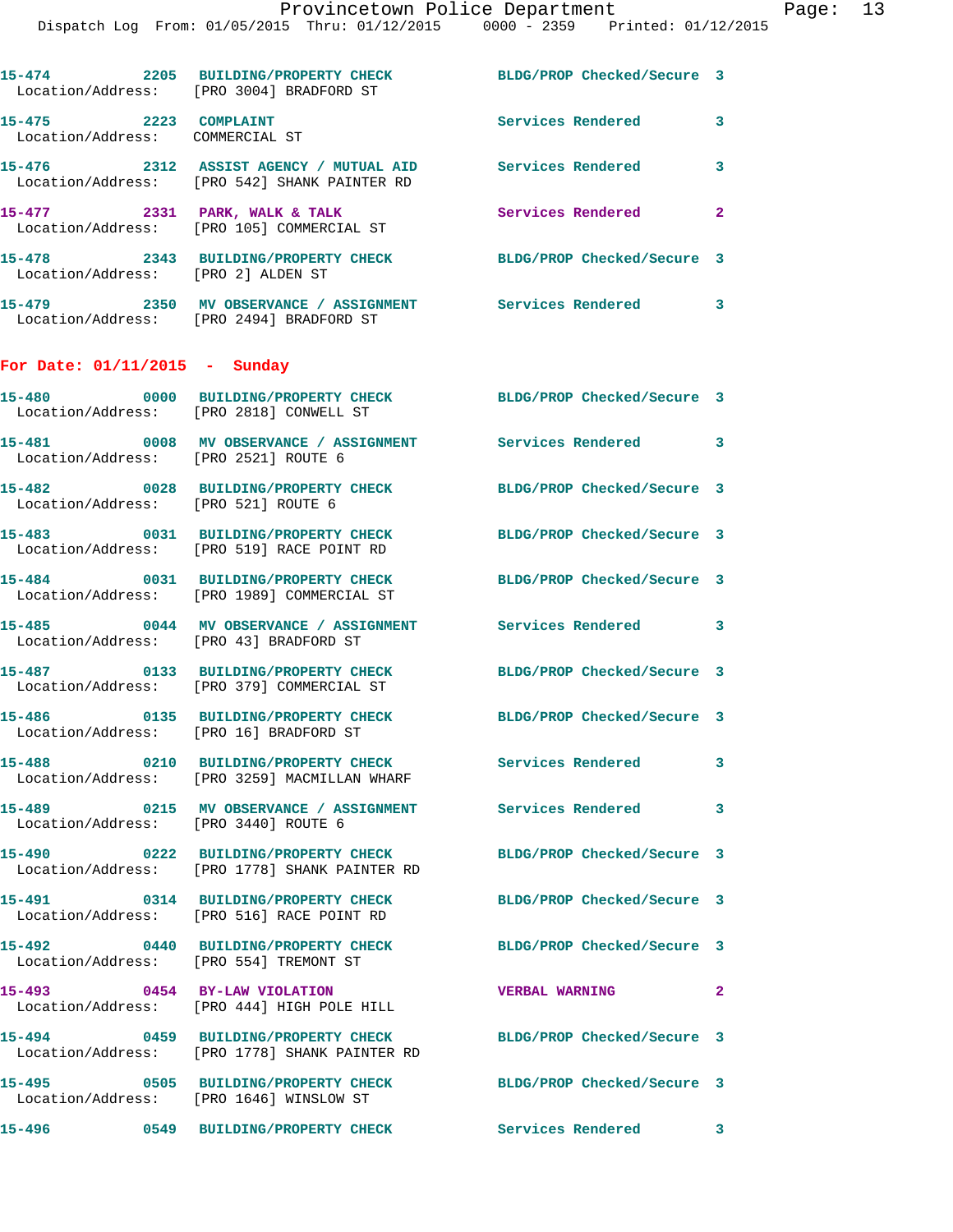|                                        | Dispatch Log From: 01/05/2015 Thru: 01/12/2015 0000 - 2359 Printed: 01/12/2015                                 | Provincetown Police Department |              | Page: 14        |  |
|----------------------------------------|----------------------------------------------------------------------------------------------------------------|--------------------------------|--------------|-----------------|--|
|                                        | Location/Address: [PRO 106] COMMERCIAL ST                                                                      |                                |              |                 |  |
|                                        | 15-497 0621 BUILDING/PROPERTY CHECK Services Rendered 3<br>Location/Address: [PRO 3287] ROUTE 6                |                                |              |                 |  |
|                                        | 15-498 0812 LOBBY TRAFFIC<br>Location/Address: [PRO 542] SHANK PAINTER RD                                      | Services Rendered 2            |              | 13 <sup>7</sup> |  |
|                                        | 15-499 0856 STAFF AT SCHOOL CHOOP Services Rendered 3                                                          |                                |              |                 |  |
|                                        | 15-501 0942 BUILDING/PROPERTY CHECK BLDG/PROP Checked/Secure 3<br>Location/Address: [PRO 447] JEROME SMITH RD  |                                |              |                 |  |
|                                        | 15-502 1021 MEDICAL EMERGENCY<br>Location/Address: [PRO 440] HARRY KEMP WAY                                    | Transported to Hospital 1      |              |                 |  |
|                                        | 15-504 1045 MV OBSERVANCE / ASSIGNMENT Services Rendered 3<br>Location/Address: HOWLAND ST + HARRY KEMP WAY    |                                |              |                 |  |
|                                        | 15-505 1157 SUSPICIOUS ACTIVITY Could Not Locate 2<br>Location/Address: [PRO 395] COMMERCIAL ST                |                                |              |                 |  |
|                                        | 15-506 1216 MEDICAL EMERGENCY PATIENT REFUSAL<br>Location/Address: [PRO 542] SHANK PAINTER RD                  |                                | $\mathbf{1}$ |                 |  |
|                                        | 15-507 1230 ASSIST AGENCY / WATER DEPT Services Rendered 3<br>Location/Address: [PRO 1076] PLEASANT ST         |                                |              |                 |  |
|                                        | 15-508 1259 LANDLORD/TENANT<br>Location/Address: [PRO 549] STANDISH ST                                         | SPOKEN TO                      | $\mathbf{2}$ |                 |  |
| Location/Address: [PRO 29] BRADFORD ST | 15-509 1344 ASSIST AGENCY / SEWER DEPT Services Rendered 3                                                     |                                |              |                 |  |
|                                        | 15-510 1407 BUILDING/PROPERTY CHECK BLDG/PROP Checked/Secure 3<br>Location/Address: [PRO 519] RACE POINT RD    |                                |              |                 |  |
|                                        | 15-511 1416 MV STOP<br>Location/Address: [PRO 3912] SHANKPAINTER RD                                            | <b>VERBAL WARNING</b>          | $\mathbf{3}$ |                 |  |
|                                        | 15-512 1420 STAFF ON LOCATION No Action Required 3<br>Location/Address: [PRO 569] WINSLOW ST                   |                                |              |                 |  |
|                                        | 15-513 1423 ASSIST AGENCY / WATER DEPT Services Rendered 3<br>Location/Address: [PRO 3322] COMMERCIAL ST       |                                |              |                 |  |
|                                        | 15-514 1441 ANIMAL CALL<br>Location/Address: RYDER ST + BRADFORD ST                                            | Services Rendered 2            |              | 1               |  |
|                                        | 15-515 1624 BUILDING/PROPERTY CHECK BLDG/PROP Checked/Secure 3<br>Location/Address: [PRO 564] BAYBERRY AVE     |                                |              |                 |  |
|                                        | 15-516 1726 ASSIST CITIZEN<br>Location/Address: [PRO 889] CONWELL ST                                           | Services Rendered 3            |              |                 |  |
|                                        | 15-517 1805 MEDICAL EMERGENCY<br>Location/Address: [PRO 1892] SHANK PAINTER RD                                 | PATIENT REFUSAL 1              |              |                 |  |
|                                        | 15-518 1822 BUILDING/PROPERTY CHECK BLDG/PROP Checked/Secure 3<br>Location/Address: [PRO 182] COMMERCIAL ST    |                                |              |                 |  |
|                                        | 15-519 1851 BUILDING/PROPERTY CHECK BLDG/PROP Checked/Secure 3<br>Location/Address: [PRO 433] RYDER ST EXT     |                                |              |                 |  |
|                                        | 15-520 2008 MV COMPLAINT<br>Location/Address: ROUTE 6 + CONWELL ST                                             | Could Not Locate 2             |              |                 |  |
|                                        | 15-521 2127 BUILDING/PROPERTY CHECK BLDG/PROP Checked/Secure 3<br>Location/Address: [PRO 3259] MACMILLAN WHARF |                                |              |                 |  |
| 15-522                                 | 2155 BUILDING/PROPERTY CHECK BLDG/PROP Checked/Secure 3                                                        |                                |              |                 |  |